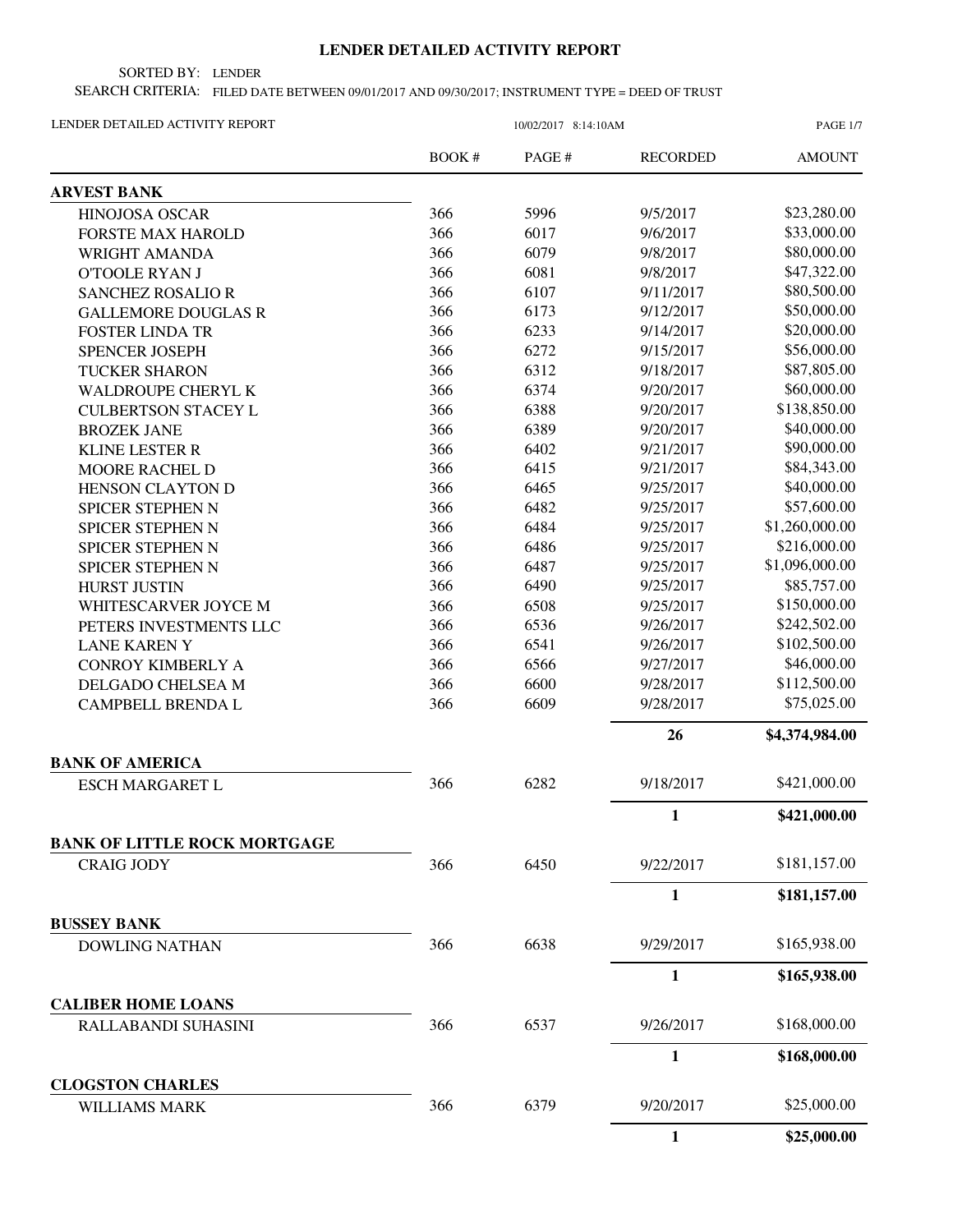| LENDER DETAILED ACTIVITY REPORT |  |
|---------------------------------|--|
|                                 |  |

10/02/2017 8:14:10AM

PAGE 2/7

|                                   | <b>BOOK#</b> | PAGE# | <b>RECORDED</b> | <b>AMOUNT</b>  |
|-----------------------------------|--------------|-------|-----------------|----------------|
| <b>CLOGSTON PAMELA RAE</b>        |              |       |                 |                |
| <b>CLARK MEGAN ROSE</b>           | 366          | 6379  | 9/20/2017       | \$25,000.00    |
|                                   |              |       | $\mathbf{1}$    | \$25,000.00    |
| <b>COHU GARY TR</b>               |              |       |                 |                |
| <b>SPICER GARY PAUL TR</b>        | 366          | 6231  | 9/14/2017       | \$30,000.00    |
|                                   |              |       | $\mathbf{1}$    | \$30,000.00    |
| <b>COMMERCE BANK</b>              |              |       |                 |                |
| <b>CLOSE PHILLIP JOE TR</b>       | 366          | 5925  | 9/1/2017        | \$280,345.09   |
| PANKOW BETH J                     | 366          | 6206  | 9/13/2017       | \$275,000.00   |
| <b>SURFACE SHERRY L</b>           | 366          | 6283  | 9/18/2017       | \$30,000.00    |
|                                   |              |       | 3               | \$585,345.09   |
| <b>COMMUNITY BANK &amp; TRUST</b> |              |       |                 |                |
| <b>HAGGARD CORAL</b>              | 366          | 6044  | 9/7/2017        | \$55,500.00    |
| KIVETT MEGAN D                    | 366          | 6053  | 9/7/2017        | \$813,000.00   |
| <b>COLLINSWORTH TRECIA</b>        | 366          | 6161  | 9/11/2017       | \$31,088.00    |
| <b>RITTER JENNY</b>               | 366          | 6263  | 9/15/2017       | \$78,282.00    |
| WHITE MICHAEL LEONARD             | 366          | 6323  | 9/19/2017       | \$99,715.00    |
| <b>ALLEN TIMOTHY RYAN</b>         | 366          | 6353  | 9/19/2017       | \$178,125.00   |
| <b>BOYD LINDSAY E</b>             | 366          | 6621  | 9/29/2017       | \$71,500.00    |
|                                   |              |       | $\overline{7}$  | \$1,327,210.00 |
| <b>COX JAN N TR</b>               |              |       |                 |                |
| ELBERT DUSTY L                    | 366          | 6456  | 9/25/2017       | \$85,000.00    |
|                                   |              |       | $\mathbf{1}$    | \$85,000.00    |
| <b>COX JEROLD D TR</b>            |              |       |                 |                |
| <b>ELBERT ALVIN TYLER</b>         | 366          | 6456  | 9/25/2017       | \$85,000.00    |
|                                   |              |       | $\mathbf{1}$    | \$85,000.00    |
| <b>CROSBY JOANN TR</b>            |              |       |                 |                |
| <b>SPENCER JULIE</b>              | 366          | 6329  | 9/19/2017       | \$85,000.00    |
|                                   |              |       | $\mathbf{1}$    | \$85,000.00    |
| DAS ACQUISITION COMPANY           |              |       |                 |                |
| <b>WYLAND MAKENZIE</b>            | 366          | 6138  | 9/11/2017       | \$45,707.00    |
| WYLAND MAKENZIE                   | 366          | 6172  | 9/12/2017       | \$0.00         |
| <b>MAPLES RACHEL M</b>            | 366          | 6193  | 9/12/2017       | \$95,543.00    |
|                                   |              |       | $\mathbf{3}$    | \$141,250.00   |
| <b>ENDEAVOR CAPITAL, LLC</b>      |              |       |                 |                |
| <b>CAMPBELL TRENTON C</b>         | 366          | 6153  | 9/11/2017       | \$158,000.00   |
|                                   |              |       | $\mathbf{1}$    | \$158,000.00   |
| <b>FCS FINANCIAL</b>              |              |       |                 |                |
| YANG MAO                          | 366          | 6130  | 9/11/2017       | \$338,500.00   |
| MANN ANGELA L                     | 366          | 6317  | 9/18/2017       | \$925,025.00   |
| <b>STEELE MARGARET</b>            | 366          | 6375  | 9/20/2017       | \$241,200.00   |
|                                   |              |       | $\mathbf{3}$    | \$1,504,725.00 |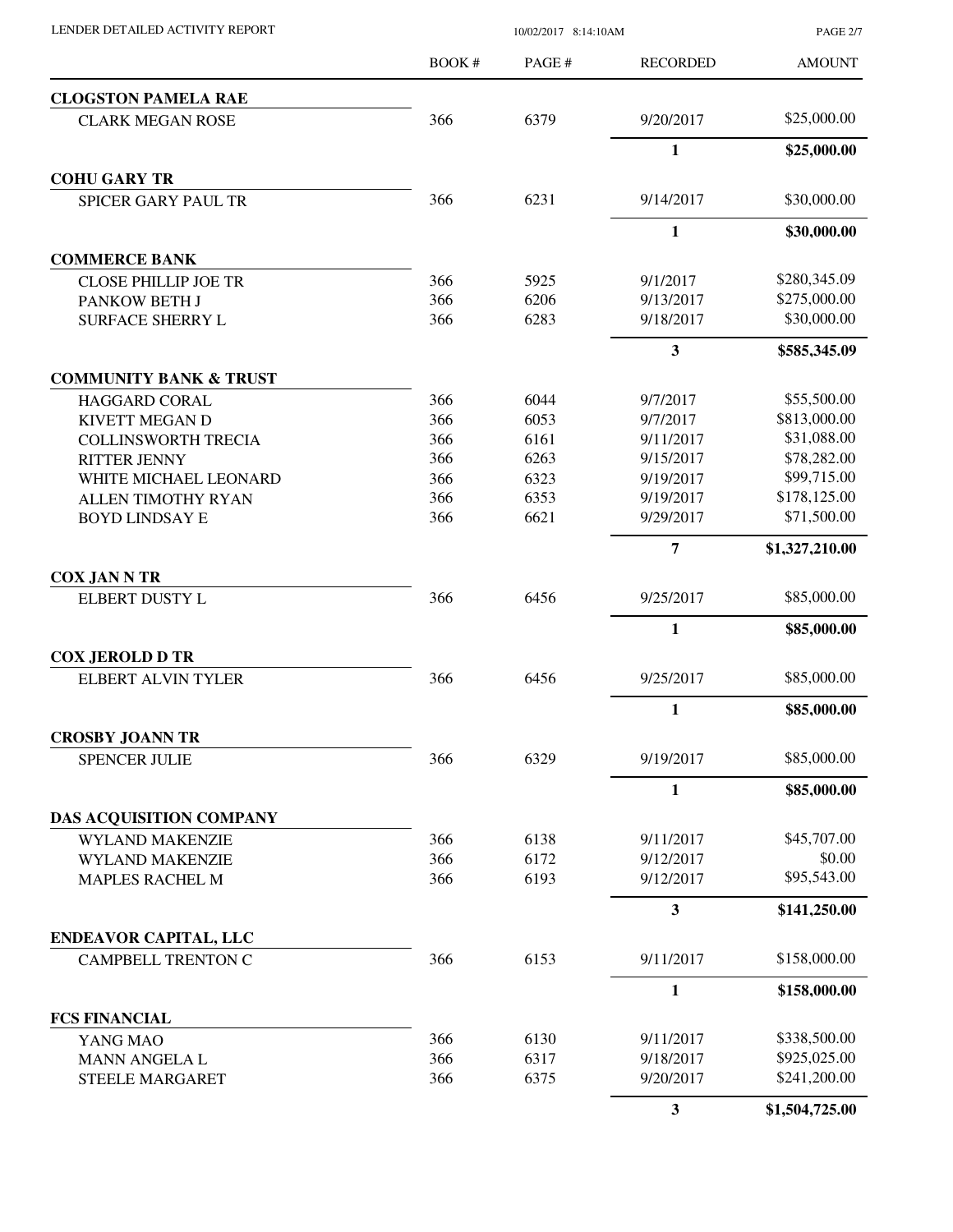PAGE 3/7

|                                              | <b>BOOK#</b> | PAGE# | <b>RECORDED</b> | <b>AMOUNT</b>  |
|----------------------------------------------|--------------|-------|-----------------|----------------|
| <b>FIRST COMMUNITY BANK</b>                  |              |       |                 |                |
| SHEPPARD ALYSON JO                           | 366          | 6022  | 9/6/2017        | \$173,400.00   |
| <b>TORRES PAMELA D</b>                       | 366          | 6028  | 9/7/2017        | \$76,767.00    |
| <b>BOOTH LARRY</b>                           | 366          | 6167  | 9/11/2017       | \$55,000.00    |
| ROOK MICHELE I                               | 366          | 6232  | 9/14/2017       | \$55,759.00    |
| MCDERMOTT TYLER                              | 366          | 6240  | 9/14/2017       | \$83,436.00    |
| RAINWATER SHAWNDEL LUANN                     | 366          | 6294  | 9/18/2017       | \$250,000.00   |
| <b>SWIFT RANDY S TR</b>                      | 366          | 6295  | 9/18/2017       | \$385,000.00   |
| <b>COOK CONNIE D</b>                         | 366          | 6371  | 9/20/2017       | \$128,168.89   |
| <b>BUNCH STEPHEN</b>                         | 366          | 6458  | 9/25/2017       | \$144,500.00   |
| <b>RYSER KRESLEE</b>                         | 366          | 6471  | 9/25/2017       | \$115,759.00   |
| HOCHSTEDLER ELIZABETH A                      | 366          | 6472  | 9/25/2017       | \$810,000.00   |
| HOCHSTEDLER ELIZABETH A                      | 366          | 6473  | 9/25/2017       | \$288,000.00   |
| FREGIA TABITHA L                             | 366          | 6474  | 9/25/2017       | \$100,000.00   |
| <b>GIBBENS CONSTRUCTION AND PROPERTIES L</b> | 366          | 6492  | 9/25/2017       | \$111,500.00   |
| <b>JAMES STEPHEN D</b>                       | 366          | 6517  | 9/25/2017       | \$132,800.00   |
| <b>JAMES AMY JO</b>                          | 366          | 6547  | 9/27/2017       | \$108,400.00   |
| <b>JAMES AMY JO</b>                          | 366          | 6548  | 9/27/2017       | \$100,000.00   |
| <b>SAMUEL WELTER</b>                         | 366          | 6606  | 9/28/2017       | \$81,313.00    |
|                                              |              |       |                 |                |
|                                              |              |       | 18              | \$3,199,802.89 |
| <b>FLAGSTAR BANK</b>                         |              |       |                 |                |
| <b>GREENFEATHER TERRIL</b>                   | 366          | 5966  | 9/1/2017        | \$55,200.00    |
| PAYNE TYLA J                                 | 366          | 6089  | 9/8/2017        | \$112,425.00   |
| <b>COX NATHAN B</b>                          | 366          | 6334  | 9/19/2017       | \$138,446.00   |
|                                              |              |       | 3               | \$306,071.00   |
| <b>FLAT BRANCH MORTGAGE</b>                  |              |       |                 |                |
| HARRIS ANNE MICHELLE                         | 366          | 5930  | 9/1/2017        | \$65,610.00    |
| PROFITT CHRISTY                              | 366          | 5967  | 9/1/2017        | \$181,800.00   |
| <b>CROW STACIE LAINE</b>                     | 366          | 6052  | 9/7/2017        | \$102,320.00   |
| <b>ALLEN LYNDSEY</b>                         | 366          | 6136  | 9/11/2017       | \$256,000.00   |
| <b>WATSON RENEE ANN</b>                      | 366          | 6150  | 9/11/2017       | \$114,408.00   |
| <b>BURR LOGAN</b>                            | 366          | 6178  | 9/12/2017       | \$87,777.00    |
| YATES SACHA                                  | 366          | 6211  | 9/13/2017       | \$186,459.00   |
| <b>WATSON RENEE ANN</b>                      | 366          | 6328  | 9/19/2017       | \$114,408.00   |
| <b>WALSACK CAROL J</b>                       | 366          | 6591  | 9/28/2017       | \$322,200.00   |
| <b>STUART RACHEL</b>                         | 366          | 6632  | 9/29/2017       | \$127,200.00   |
|                                              |              |       | 10              | \$1,558,182.00 |
| <b>FREEDOM BANK OF SOUTHERN MISSOURI</b>     |              |       |                 |                |
| <b>ROGERS LARRY D</b>                        | 366          | 6412  | 9/21/2017       | \$112,000.00   |
|                                              |              |       | 1               | \$112,000.00   |
| <b>FREEDOM MORTGAGE</b>                      |              |       |                 |                |
| <b>OLVERA ADAN M</b>                         | 366          | 5993  | 9/5/2017        | \$120,772.00   |
| DOOLAN DWAYNE M                              | 366          | 6588  | 9/28/2017       | \$237,279.00   |
|                                              |              |       | $\overline{2}$  | \$358,051.00   |
| FRONTIER LEASING, INC                        |              |       |                 |                |
| KOHPAY EDWIN B                               | 366          | 6098  | 9/8/2017        | \$39,190.46    |
|                                              |              |       | $\mathbf{1}$    | \$39,190.46    |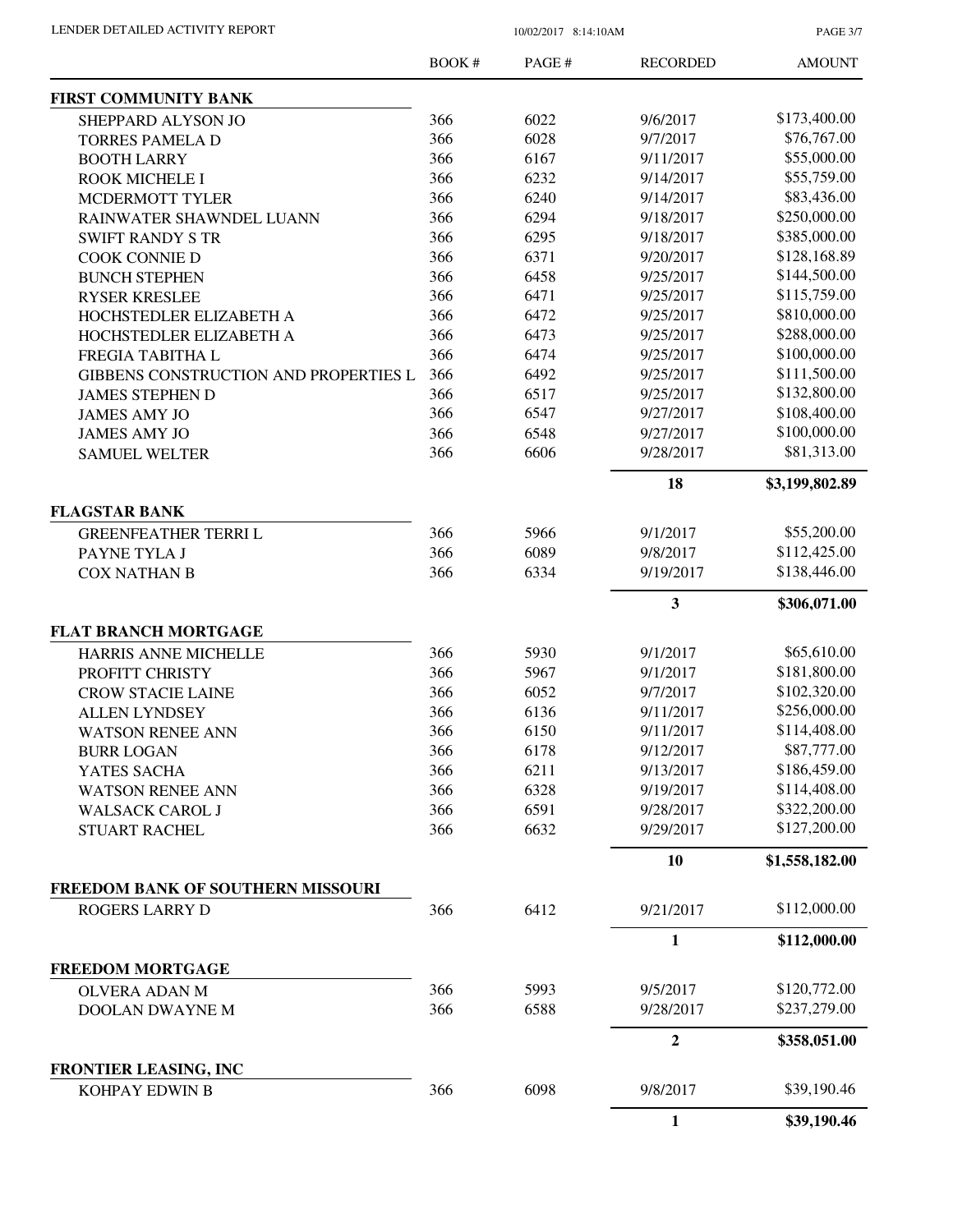PAGE 4/7

|                                                    | <b>BOOK#</b> | PAGE#        | <b>RECORDED</b>         | <b>AMOUNT</b>               |
|----------------------------------------------------|--------------|--------------|-------------------------|-----------------------------|
| <b>GATEWAY MORTGAGE GROUP</b>                      |              |              |                         |                             |
| <b>CUSACK CARRIE D</b>                             | 366          | 5991         | 9/5/2017                | \$138,510.00                |
| <b>TIPTON SARAH R</b>                              | 366          | 6048         | 9/7/2017                | \$157,821.00                |
| <b>FELLER STEVE W</b>                              | 366          | 6176         | 9/12/2017               | \$45,590.00                 |
| <b>DUFFLE BRIAN</b>                                | 366          | 6182         | 9/12/2017               | \$128,250.00                |
| DELAUNAY MALLORY                                   | 366          | 6277         | 9/18/2017               | \$171,957.00                |
| <b>BRIDGES LAUREN A</b>                            | 366          | 6355         | 9/19/2017               | \$97,000.00                 |
| ROBERTS JAMES L                                    | 366          | 6460         | 9/25/2017               | \$85,600.00                 |
| <b>WALDROP SUZAN D</b>                             | 366          | 6544         | 9/26/2017               | \$104,163.00                |
|                                                    |              |              | $\bf{8}$                | \$928,891.00                |
| <b>GERSHMAN INVESTMENT</b>                         |              |              |                         |                             |
| <b>COOPER MAKAYLA M</b>                            | 366          | 6468         | 9/25/2017               | \$119,880.00                |
|                                                    |              |              | $\mathbf{1}$            | \$119,880.00                |
| <b>GRAND SAVINGS BANK</b><br><b>WILLIAMS TIM E</b> | 366          | 6050         | 9/7/2017                | \$59,109.45                 |
|                                                    |              |              | $\mathbf{1}$            | \$59,109.45                 |
| <b>GREAT SOUTHERN BANK</b>                         |              |              |                         |                             |
| KNIGHT ESTA L                                      | 366          | 5956         | 9/1/2017                | \$46,455.00                 |
| <b>WHIPKEY SHARON R</b>                            | 366          | 6335         | 9/19/2017               | \$55,000.00                 |
| HIGGINBOTHAM ALLENA                                | 366          | 6613         | 9/29/2017               | \$150,000.00                |
| <b>SNYDER MARY ANN</b>                             | 366          | 6647         | 9/29/2017               | \$60,000.00                 |
|                                                    |              |              | $\overline{\mathbf{4}}$ | \$311,455.00                |
| <b>GUARANTY BANK</b>                               |              |              |                         |                             |
| <b>MCDANIEL MARY</b>                               | 366          | 6140         | 9/11/2017               | \$84,000.00                 |
| <b>DURINGTON CHRISTINA</b>                         | 366          | 6142         | 9/11/2017               | \$111,706.00                |
| <b>MOORE THOMAS L</b>                              | 366          | 6346         | 9/19/2017               | \$162,011.00                |
| ALEXANDER MARIA L                                  | 366          | 6644         | 9/29/2017               | \$200,305.00                |
|                                                    |              |              | $\overline{\mathbf{4}}$ | \$558,022.00                |
| <b>HOMETOWN BANK</b>                               |              |              |                         |                             |
| 86 MINI STORAGE, LLC                               | 366          | 5932         | 9/1/2017                | \$147,500.00<br>\$28,600.00 |
| PAYTON VERNA<br><b>GOLUBSKI ALANE</b>              | 366<br>366   | 6235<br>6422 | 9/14/2017<br>9/22/2017  | \$135,200.00                |
|                                                    |              |              | 3                       | \$311,300.00                |
| <b>JOPLIN METRO CREDIT UNION</b>                   |              |              |                         |                             |
| SHELLEY ALICE W                                    | 366          | 6500         | 9/25/2017               | \$40,000.00                 |
|                                                    |              |              | $\mathbf{1}$            | \$40,000.00                 |
| <b>JPMORGAN CHASE BANK</b>                         |              |              |                         |                             |
| <b>BARNES LORI D</b>                               | 366          | 6148         | 9/11/2017               | \$104,800.00                |
| DAVIS CHRISTINE ANN                                | 366          | 6223         | 9/13/2017               | \$77,281.00                 |
| <b>BECKETT TRISHA</b>                              | 366          | 6661         | 9/29/2017               | \$209,950.00                |
|                                                    |              |              | 3                       | \$392,031.00                |
| <b>KRUSE CAROL JANE</b>                            |              |              |                         | \$123,600.00                |
| <b>CULP HAYLIE D</b>                               | 366          | 6395         | 9/21/2017               |                             |
|                                                    |              |              | $\mathbf{1}$            | \$123,600.00                |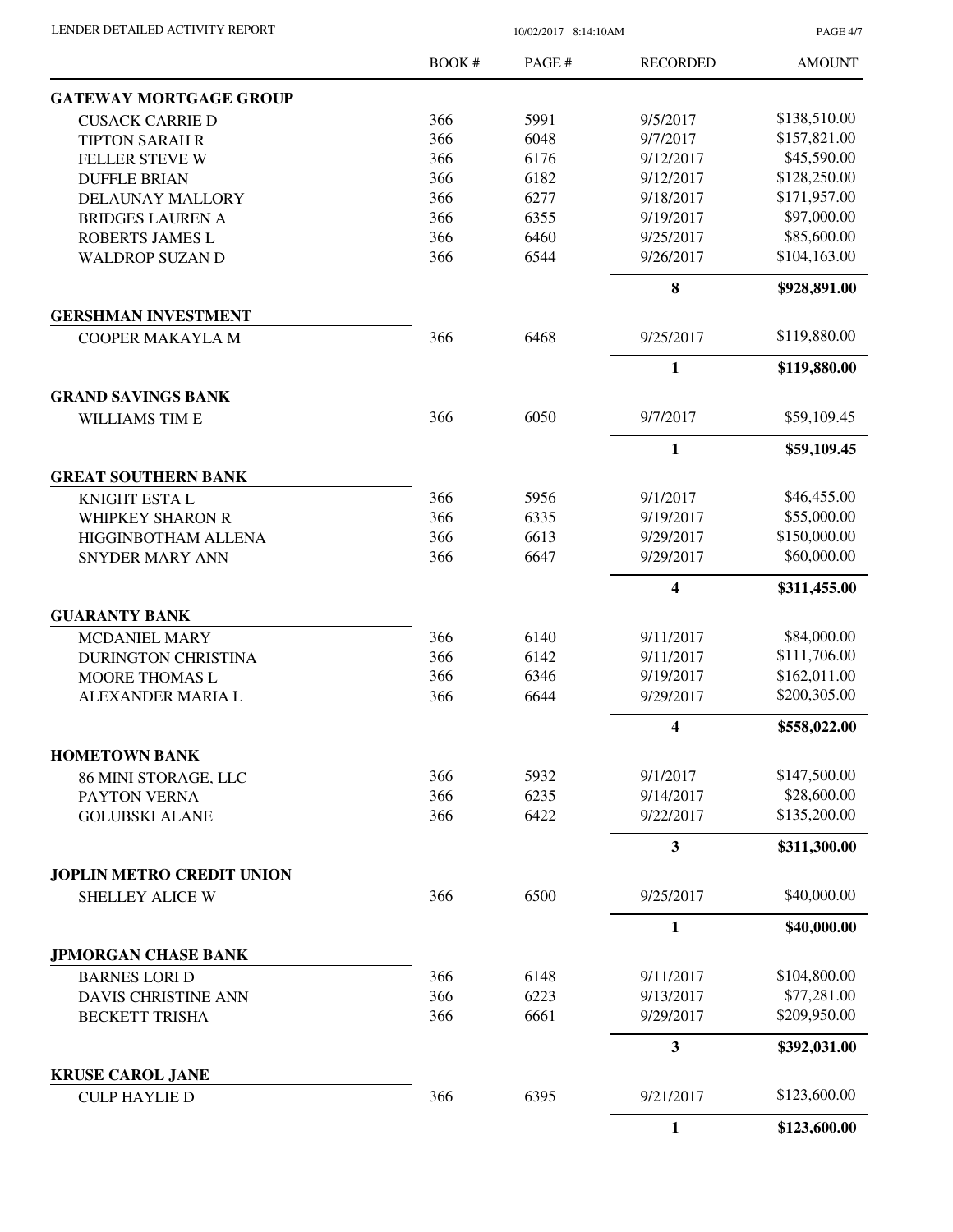| LENDER DETAILED ACTIVITY REPORT                    | 10/02/2017 8:14:10AM |              |                        | <b>PAGE 5/7</b>            |
|----------------------------------------------------|----------------------|--------------|------------------------|----------------------------|
|                                                    | <b>BOOK#</b>         | PAGE#        | <b>RECORDED</b>        | <b>AMOUNT</b>              |
| <b>KRUSE DENNY LEE</b>                             |                      |              |                        |                            |
| <b>CULP NATHAN W</b>                               | 366                  | 6395         | 9/21/2017              | \$123,600.00               |
|                                                    |                      |              | $\mathbf{1}$           | \$123,600.00               |
| <b>MAILES FAMILY TRUST</b>                         |                      |              |                        |                            |
| MOSER ENDEAVORS, LLC                               | 366                  | 6634         | 9/29/2017              | \$30,000.00                |
|                                                    |                      |              | 1                      | \$30,000.00                |
| <b>MID-MISSOURI BANK</b><br>DEMERY GENOAK          | 366                  | 6054         | 9/7/2017               | \$25,000.00                |
| PETERS INDIA L                                     | 366                  | 6586         | 9/28/2017              | \$129,191.00               |
|                                                    |                      |              | $\boldsymbol{2}$       | \$154,191.00               |
| <b>MORTGAGE RESEARCH CENTER</b>                    |                      |              |                        |                            |
| <b>BROWN MARY A</b>                                | 366                  | 6512         | 9/25/2017              | \$155,000.00               |
|                                                    |                      |              | $\mathbf{1}$           | \$155,000.00               |
| <b>NATIONSTAR MORTGAGE</b><br><b>HAYES DEBORAH</b> | 366                  | 5987         | 9/5/2017               | \$199,200.00               |
|                                                    |                      |              |                        |                            |
|                                                    |                      |              | 1                      | \$199,200.00               |
| PEOPLES BANK<br><b>BENSON SARAH R</b>              | 366                  | 6073         | 9/8/2017               | \$120,000.00               |
| <b>GUNLOCK HEATING AND AIR, INC</b>                | 366                  | 6166         | 9/11/2017              | \$100,000.00               |
| BRB-2, LLC                                         | 366                  | 6341         | 9/19/2017              | \$9,000.00                 |
| NICHOLSON GREG L                                   | 366                  | 6515         | 9/25/2017              | \$10,463.41                |
| REAVES JENNIFER M                                  | 366                  | 6583         | 9/28/2017              | \$66,000.00                |
| <b>WEBBER JENNIFER</b>                             | 366                  | 6584         | 9/28/2017              | \$20,000.00                |
| <b>DUTTON JOAN</b>                                 | 366                  | 6628         | 9/29/2017              | \$180,000.00               |
|                                                    |                      |              | 7                      | \$505,463.41               |
| PINNACLE BANK                                      |                      |              |                        |                            |
| CARLISLE & SONS, LLC                               | 366                  | 6194         | 9/12/2017              | \$116,000.00               |
| LEGALLY BLONDE INVESTMENTS, LLC                    | 366                  | 6302         | 9/18/2017              | \$78,900.00                |
|                                                    |                      |              | $\overline{2}$         | \$194,900.00               |
| PREMIER HOME MORTGAGE                              |                      |              |                        |                            |
| <b>RUIZ MARIA M</b><br><b>WINCE CAROL</b>          | 366<br>366           | 6397<br>6514 | 9/21/2017<br>9/25/2017 | \$75,151.00<br>\$51,300.00 |
|                                                    |                      |              | $\overline{2}$         | \$126,451.00               |
| <b>QUICKEN LOANS</b>                               |                      |              |                        |                            |
| MCNAMARA ROBERT                                    | 366                  | 5964         | 9/1/2017               | \$102,600.00               |
| <b>MORTON JUANITA S</b>                            | 366                  | 6010         | 9/6/2017               | \$189,400.00               |
| <b>CHEW PATSY J</b>                                | 366                  | 6042         | 9/7/2017               | \$164,000.00               |
| <b>BETTS CAROL J</b>                               | 366                  | 6045         | 9/7/2017               | \$148,249.00               |
| <b>RANSDELL JOHN GREG</b>                          | 366                  | 6170         | 9/12/2017              | \$240,130.00               |
| PUTNEY CHAD L                                      | 366                  | 6180         | 9/12/2017              | \$120,500.00               |
| <b>CLARK JAMES SCOTT</b>                           | 366                  | 6196         | 9/12/2017              | \$219,120.00               |
| <b>STANKO AFTON R</b>                              | 366                  | 6309         | 9/18/2017              | \$57,450.00                |
|                                                    |                      |              | 8                      | \$1,241,449.00             |
| R & G PROPERTIES OF NEWTON COUNTY, LLC             |                      |              |                        |                            |
| <b>OLIVER BRENDA LEE</b>                           | 366                  | 6351         | 9/19/2017              | \$25,000.00                |
|                                                    |                      |              | $\mathbf{1}$           | \$25,000.00                |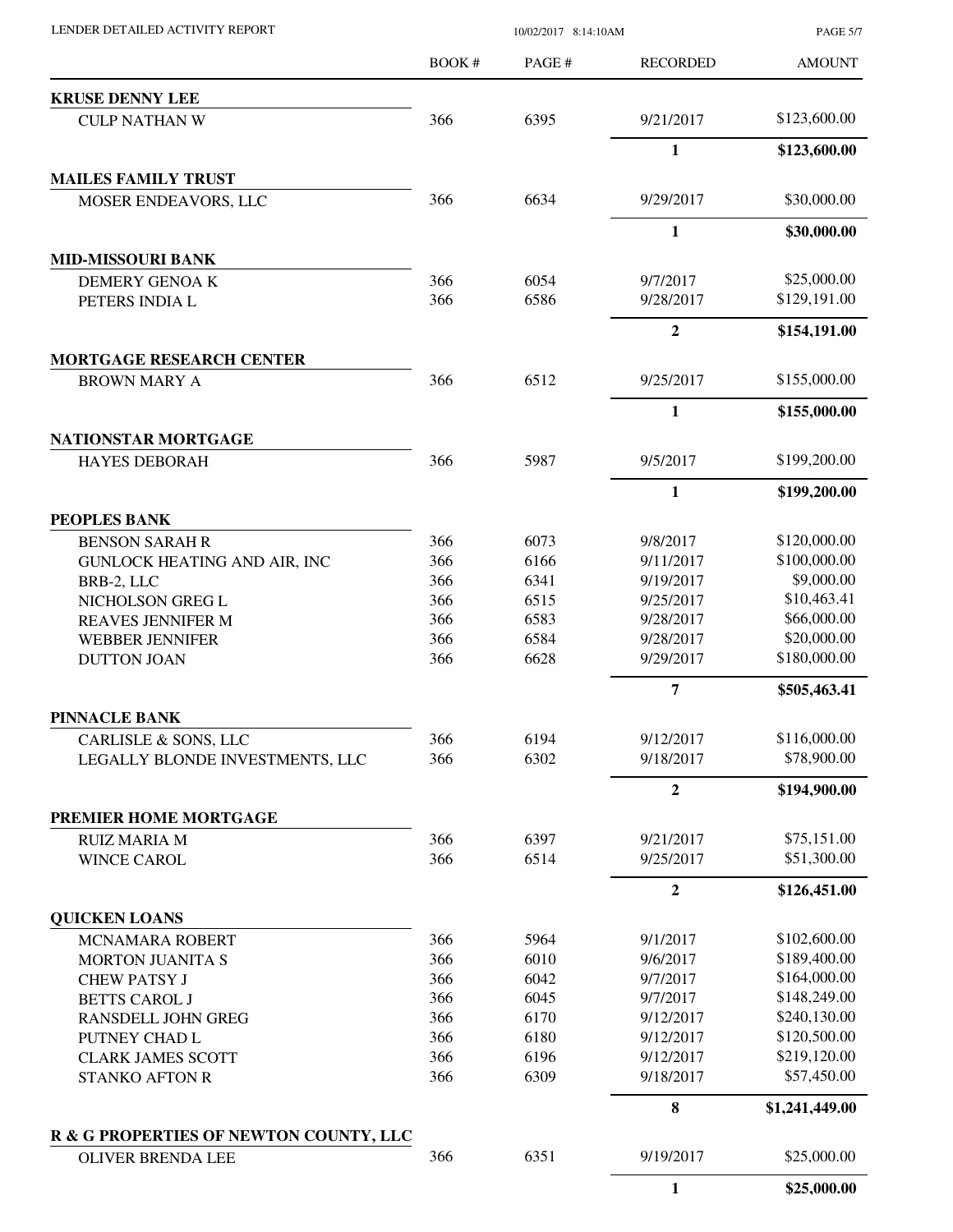| LENDER DETAILED ACTIVITY REPORT |  |
|---------------------------------|--|

10/02/2017 8:14:10AM

PAGE 6/7

| <b>SECRETARY OF HOUSING</b><br>\$15,269.47<br>366<br>6008<br>9/6/2017<br>HILL MICHELLE RENEE<br>$\mathbf{1}$<br>\$15,269.47<br>SECURITY BANK AND TRUST COMPANY<br>366<br>6618<br>\$172,486.62<br>9/29/2017<br><b>WILSON MISHA B</b><br>$\mathbf{1}$<br>\$172,486.62<br><b>SECURITY BANK OF SOUTHWEST MISSOURI</b><br>\$122,000.00<br>366<br>6041<br>9/7/2017<br>PETTENGILL MICHELLE L<br>1<br>\$122,000.00<br><b>SECURITY STATE BANK OF WEWOKA</b><br>\$485,000.00<br>6649<br>9/29/2017<br>PARRISH TROY<br>366<br>$\mathbf{1}$<br>\$485,000.00<br><b>SIMMONS BANK</b><br>366<br>5919<br>\$215,033.00<br><b>BISHOP SHELBY</b><br>9/1/2017<br>\$125,100.00<br>366<br>5921<br>9/1/2017<br><b>AYO RACHEL</b><br>$\overline{2}$<br>\$340,133.00<br>SOUTHWEST MISSOURI BANK<br>\$30,000.00<br>366<br>5934<br>9/1/2017<br><b>WILLOIAMS JAIME</b><br>366<br>\$373,000.00<br>5935<br>ABERCROMBIE MARCY L<br>9/1/2017<br>366<br>5950<br>\$188,000.00<br>9/1/2017<br><b>HOWARD JOEY</b><br>366<br>\$239,031.00<br>5952<br>9/1/2017<br><b>MERINO LINDSEY</b><br>366<br>\$105,000.00<br>5958<br>9/1/2017<br><b>BADLEY KRYSTYN</b><br>\$130,500.00<br>366<br>6013<br>9/6/2017<br><b>HARRINGTON STEPHEN</b><br>\$26,000.00<br>366<br>6109<br>9/11/2017<br><b>GOEPFERT MARIAN D</b><br>\$47,200.00<br>366<br>6135<br>9/11/2017<br><b>BLANCHARD ZANE</b><br>\$61,000.00<br>366<br>6228<br>9/14/2017<br>KING ASHLEY L<br>\$120,000.00<br>366<br>6238<br>9/14/2017<br><b>ELY RHONDA</b><br>366<br>\$80,000.00<br>6243<br>9/14/2017<br>COOPER DEREK SHAWN<br>\$40,000.00<br>366<br>6244<br>9/14/2017<br><b>COOPER DEREK SHAWN</b><br>366<br>\$250,000.00<br>6257<br>9/15/2017<br><b>THOGMARTIN MARY</b><br>\$255,200.00<br>366<br>6280<br>9/18/2017<br><b>ADAMS TRACY D</b><br>366<br>\$85,405.00<br>6285<br>9/18/2017<br>DOWELL ROANNA L<br>\$140,000.00<br>366<br>6286<br>9/18/2017<br><b>BOGLE BRANDI</b><br>\$70,707.00<br>366<br>6308<br>9/18/2017<br>LINDSEY CASSIE L<br>\$10,000.00<br>366<br>6573<br>9/28/2017<br><b>CORNELL KATHRYN J</b><br>\$190,000.00<br>366<br>6574<br>9/28/2017<br><b>MORRIS MONICA</b><br>\$121,000.00<br>366<br>6575<br>9/28/2017<br>MCCLELLAN DEBORAH<br>\$15,000.00<br>366<br>6576<br>9/28/2017<br><b>BALL LYNN</b><br>\$25,000.00<br>366<br>6578<br>9/28/2017<br>HOUCHIN REBECCA M<br>366<br>\$239,900.00<br>6608<br>9/28/2017<br><b>BITTLE PAIGE</b><br>23<br>\$2,841,943.00<br><b>STARRETT CINDY A</b><br>\$75,000.00<br>366<br>6326<br>9/19/2017<br><b>GH PROPERTIES, INC</b><br>1<br>\$75,000.00<br>STARRETT JOHN L<br>\$75,000.00<br>366<br>6326<br>9/19/2017<br><b>GH PROPERTIES, INC</b><br>1 | BOOK# | PAGE# | <b>RECORDED</b> | <b>AMOUNT</b> |
|----------------------------------------------------------------------------------------------------------------------------------------------------------------------------------------------------------------------------------------------------------------------------------------------------------------------------------------------------------------------------------------------------------------------------------------------------------------------------------------------------------------------------------------------------------------------------------------------------------------------------------------------------------------------------------------------------------------------------------------------------------------------------------------------------------------------------------------------------------------------------------------------------------------------------------------------------------------------------------------------------------------------------------------------------------------------------------------------------------------------------------------------------------------------------------------------------------------------------------------------------------------------------------------------------------------------------------------------------------------------------------------------------------------------------------------------------------------------------------------------------------------------------------------------------------------------------------------------------------------------------------------------------------------------------------------------------------------------------------------------------------------------------------------------------------------------------------------------------------------------------------------------------------------------------------------------------------------------------------------------------------------------------------------------------------------------------------------------------------------------------------------------------------------------------------------------------------------------------------------------------------------------------------------------------------------------------------------------------------------------------------------------------------------------------------------------------------------------------------------------------------------------------------------------------------------------------------------------------------------------|-------|-------|-----------------|---------------|
|                                                                                                                                                                                                                                                                                                                                                                                                                                                                                                                                                                                                                                                                                                                                                                                                                                                                                                                                                                                                                                                                                                                                                                                                                                                                                                                                                                                                                                                                                                                                                                                                                                                                                                                                                                                                                                                                                                                                                                                                                                                                                                                                                                                                                                                                                                                                                                                                                                                                                                                                                                                                                      |       |       |                 |               |
|                                                                                                                                                                                                                                                                                                                                                                                                                                                                                                                                                                                                                                                                                                                                                                                                                                                                                                                                                                                                                                                                                                                                                                                                                                                                                                                                                                                                                                                                                                                                                                                                                                                                                                                                                                                                                                                                                                                                                                                                                                                                                                                                                                                                                                                                                                                                                                                                                                                                                                                                                                                                                      |       |       |                 |               |
|                                                                                                                                                                                                                                                                                                                                                                                                                                                                                                                                                                                                                                                                                                                                                                                                                                                                                                                                                                                                                                                                                                                                                                                                                                                                                                                                                                                                                                                                                                                                                                                                                                                                                                                                                                                                                                                                                                                                                                                                                                                                                                                                                                                                                                                                                                                                                                                                                                                                                                                                                                                                                      |       |       |                 |               |
|                                                                                                                                                                                                                                                                                                                                                                                                                                                                                                                                                                                                                                                                                                                                                                                                                                                                                                                                                                                                                                                                                                                                                                                                                                                                                                                                                                                                                                                                                                                                                                                                                                                                                                                                                                                                                                                                                                                                                                                                                                                                                                                                                                                                                                                                                                                                                                                                                                                                                                                                                                                                                      |       |       |                 |               |
|                                                                                                                                                                                                                                                                                                                                                                                                                                                                                                                                                                                                                                                                                                                                                                                                                                                                                                                                                                                                                                                                                                                                                                                                                                                                                                                                                                                                                                                                                                                                                                                                                                                                                                                                                                                                                                                                                                                                                                                                                                                                                                                                                                                                                                                                                                                                                                                                                                                                                                                                                                                                                      |       |       |                 |               |
|                                                                                                                                                                                                                                                                                                                                                                                                                                                                                                                                                                                                                                                                                                                                                                                                                                                                                                                                                                                                                                                                                                                                                                                                                                                                                                                                                                                                                                                                                                                                                                                                                                                                                                                                                                                                                                                                                                                                                                                                                                                                                                                                                                                                                                                                                                                                                                                                                                                                                                                                                                                                                      |       |       |                 |               |
|                                                                                                                                                                                                                                                                                                                                                                                                                                                                                                                                                                                                                                                                                                                                                                                                                                                                                                                                                                                                                                                                                                                                                                                                                                                                                                                                                                                                                                                                                                                                                                                                                                                                                                                                                                                                                                                                                                                                                                                                                                                                                                                                                                                                                                                                                                                                                                                                                                                                                                                                                                                                                      |       |       |                 |               |
|                                                                                                                                                                                                                                                                                                                                                                                                                                                                                                                                                                                                                                                                                                                                                                                                                                                                                                                                                                                                                                                                                                                                                                                                                                                                                                                                                                                                                                                                                                                                                                                                                                                                                                                                                                                                                                                                                                                                                                                                                                                                                                                                                                                                                                                                                                                                                                                                                                                                                                                                                                                                                      |       |       |                 |               |
|                                                                                                                                                                                                                                                                                                                                                                                                                                                                                                                                                                                                                                                                                                                                                                                                                                                                                                                                                                                                                                                                                                                                                                                                                                                                                                                                                                                                                                                                                                                                                                                                                                                                                                                                                                                                                                                                                                                                                                                                                                                                                                                                                                                                                                                                                                                                                                                                                                                                                                                                                                                                                      |       |       |                 |               |
|                                                                                                                                                                                                                                                                                                                                                                                                                                                                                                                                                                                                                                                                                                                                                                                                                                                                                                                                                                                                                                                                                                                                                                                                                                                                                                                                                                                                                                                                                                                                                                                                                                                                                                                                                                                                                                                                                                                                                                                                                                                                                                                                                                                                                                                                                                                                                                                                                                                                                                                                                                                                                      |       |       |                 |               |
|                                                                                                                                                                                                                                                                                                                                                                                                                                                                                                                                                                                                                                                                                                                                                                                                                                                                                                                                                                                                                                                                                                                                                                                                                                                                                                                                                                                                                                                                                                                                                                                                                                                                                                                                                                                                                                                                                                                                                                                                                                                                                                                                                                                                                                                                                                                                                                                                                                                                                                                                                                                                                      |       |       |                 |               |
|                                                                                                                                                                                                                                                                                                                                                                                                                                                                                                                                                                                                                                                                                                                                                                                                                                                                                                                                                                                                                                                                                                                                                                                                                                                                                                                                                                                                                                                                                                                                                                                                                                                                                                                                                                                                                                                                                                                                                                                                                                                                                                                                                                                                                                                                                                                                                                                                                                                                                                                                                                                                                      |       |       |                 |               |
|                                                                                                                                                                                                                                                                                                                                                                                                                                                                                                                                                                                                                                                                                                                                                                                                                                                                                                                                                                                                                                                                                                                                                                                                                                                                                                                                                                                                                                                                                                                                                                                                                                                                                                                                                                                                                                                                                                                                                                                                                                                                                                                                                                                                                                                                                                                                                                                                                                                                                                                                                                                                                      |       |       |                 |               |
|                                                                                                                                                                                                                                                                                                                                                                                                                                                                                                                                                                                                                                                                                                                                                                                                                                                                                                                                                                                                                                                                                                                                                                                                                                                                                                                                                                                                                                                                                                                                                                                                                                                                                                                                                                                                                                                                                                                                                                                                                                                                                                                                                                                                                                                                                                                                                                                                                                                                                                                                                                                                                      |       |       |                 |               |
|                                                                                                                                                                                                                                                                                                                                                                                                                                                                                                                                                                                                                                                                                                                                                                                                                                                                                                                                                                                                                                                                                                                                                                                                                                                                                                                                                                                                                                                                                                                                                                                                                                                                                                                                                                                                                                                                                                                                                                                                                                                                                                                                                                                                                                                                                                                                                                                                                                                                                                                                                                                                                      |       |       |                 |               |
|                                                                                                                                                                                                                                                                                                                                                                                                                                                                                                                                                                                                                                                                                                                                                                                                                                                                                                                                                                                                                                                                                                                                                                                                                                                                                                                                                                                                                                                                                                                                                                                                                                                                                                                                                                                                                                                                                                                                                                                                                                                                                                                                                                                                                                                                                                                                                                                                                                                                                                                                                                                                                      |       |       |                 |               |
|                                                                                                                                                                                                                                                                                                                                                                                                                                                                                                                                                                                                                                                                                                                                                                                                                                                                                                                                                                                                                                                                                                                                                                                                                                                                                                                                                                                                                                                                                                                                                                                                                                                                                                                                                                                                                                                                                                                                                                                                                                                                                                                                                                                                                                                                                                                                                                                                                                                                                                                                                                                                                      |       |       |                 |               |
|                                                                                                                                                                                                                                                                                                                                                                                                                                                                                                                                                                                                                                                                                                                                                                                                                                                                                                                                                                                                                                                                                                                                                                                                                                                                                                                                                                                                                                                                                                                                                                                                                                                                                                                                                                                                                                                                                                                                                                                                                                                                                                                                                                                                                                                                                                                                                                                                                                                                                                                                                                                                                      |       |       |                 |               |
|                                                                                                                                                                                                                                                                                                                                                                                                                                                                                                                                                                                                                                                                                                                                                                                                                                                                                                                                                                                                                                                                                                                                                                                                                                                                                                                                                                                                                                                                                                                                                                                                                                                                                                                                                                                                                                                                                                                                                                                                                                                                                                                                                                                                                                                                                                                                                                                                                                                                                                                                                                                                                      |       |       |                 |               |
|                                                                                                                                                                                                                                                                                                                                                                                                                                                                                                                                                                                                                                                                                                                                                                                                                                                                                                                                                                                                                                                                                                                                                                                                                                                                                                                                                                                                                                                                                                                                                                                                                                                                                                                                                                                                                                                                                                                                                                                                                                                                                                                                                                                                                                                                                                                                                                                                                                                                                                                                                                                                                      |       |       |                 |               |
|                                                                                                                                                                                                                                                                                                                                                                                                                                                                                                                                                                                                                                                                                                                                                                                                                                                                                                                                                                                                                                                                                                                                                                                                                                                                                                                                                                                                                                                                                                                                                                                                                                                                                                                                                                                                                                                                                                                                                                                                                                                                                                                                                                                                                                                                                                                                                                                                                                                                                                                                                                                                                      |       |       |                 |               |
|                                                                                                                                                                                                                                                                                                                                                                                                                                                                                                                                                                                                                                                                                                                                                                                                                                                                                                                                                                                                                                                                                                                                                                                                                                                                                                                                                                                                                                                                                                                                                                                                                                                                                                                                                                                                                                                                                                                                                                                                                                                                                                                                                                                                                                                                                                                                                                                                                                                                                                                                                                                                                      |       |       |                 |               |
|                                                                                                                                                                                                                                                                                                                                                                                                                                                                                                                                                                                                                                                                                                                                                                                                                                                                                                                                                                                                                                                                                                                                                                                                                                                                                                                                                                                                                                                                                                                                                                                                                                                                                                                                                                                                                                                                                                                                                                                                                                                                                                                                                                                                                                                                                                                                                                                                                                                                                                                                                                                                                      |       |       |                 |               |
|                                                                                                                                                                                                                                                                                                                                                                                                                                                                                                                                                                                                                                                                                                                                                                                                                                                                                                                                                                                                                                                                                                                                                                                                                                                                                                                                                                                                                                                                                                                                                                                                                                                                                                                                                                                                                                                                                                                                                                                                                                                                                                                                                                                                                                                                                                                                                                                                                                                                                                                                                                                                                      |       |       |                 |               |
|                                                                                                                                                                                                                                                                                                                                                                                                                                                                                                                                                                                                                                                                                                                                                                                                                                                                                                                                                                                                                                                                                                                                                                                                                                                                                                                                                                                                                                                                                                                                                                                                                                                                                                                                                                                                                                                                                                                                                                                                                                                                                                                                                                                                                                                                                                                                                                                                                                                                                                                                                                                                                      |       |       |                 |               |
|                                                                                                                                                                                                                                                                                                                                                                                                                                                                                                                                                                                                                                                                                                                                                                                                                                                                                                                                                                                                                                                                                                                                                                                                                                                                                                                                                                                                                                                                                                                                                                                                                                                                                                                                                                                                                                                                                                                                                                                                                                                                                                                                                                                                                                                                                                                                                                                                                                                                                                                                                                                                                      |       |       |                 |               |
|                                                                                                                                                                                                                                                                                                                                                                                                                                                                                                                                                                                                                                                                                                                                                                                                                                                                                                                                                                                                                                                                                                                                                                                                                                                                                                                                                                                                                                                                                                                                                                                                                                                                                                                                                                                                                                                                                                                                                                                                                                                                                                                                                                                                                                                                                                                                                                                                                                                                                                                                                                                                                      |       |       |                 |               |
|                                                                                                                                                                                                                                                                                                                                                                                                                                                                                                                                                                                                                                                                                                                                                                                                                                                                                                                                                                                                                                                                                                                                                                                                                                                                                                                                                                                                                                                                                                                                                                                                                                                                                                                                                                                                                                                                                                                                                                                                                                                                                                                                                                                                                                                                                                                                                                                                                                                                                                                                                                                                                      |       |       |                 |               |
|                                                                                                                                                                                                                                                                                                                                                                                                                                                                                                                                                                                                                                                                                                                                                                                                                                                                                                                                                                                                                                                                                                                                                                                                                                                                                                                                                                                                                                                                                                                                                                                                                                                                                                                                                                                                                                                                                                                                                                                                                                                                                                                                                                                                                                                                                                                                                                                                                                                                                                                                                                                                                      |       |       |                 |               |
|                                                                                                                                                                                                                                                                                                                                                                                                                                                                                                                                                                                                                                                                                                                                                                                                                                                                                                                                                                                                                                                                                                                                                                                                                                                                                                                                                                                                                                                                                                                                                                                                                                                                                                                                                                                                                                                                                                                                                                                                                                                                                                                                                                                                                                                                                                                                                                                                                                                                                                                                                                                                                      |       |       |                 |               |
|                                                                                                                                                                                                                                                                                                                                                                                                                                                                                                                                                                                                                                                                                                                                                                                                                                                                                                                                                                                                                                                                                                                                                                                                                                                                                                                                                                                                                                                                                                                                                                                                                                                                                                                                                                                                                                                                                                                                                                                                                                                                                                                                                                                                                                                                                                                                                                                                                                                                                                                                                                                                                      |       |       |                 |               |
|                                                                                                                                                                                                                                                                                                                                                                                                                                                                                                                                                                                                                                                                                                                                                                                                                                                                                                                                                                                                                                                                                                                                                                                                                                                                                                                                                                                                                                                                                                                                                                                                                                                                                                                                                                                                                                                                                                                                                                                                                                                                                                                                                                                                                                                                                                                                                                                                                                                                                                                                                                                                                      |       |       |                 |               |
|                                                                                                                                                                                                                                                                                                                                                                                                                                                                                                                                                                                                                                                                                                                                                                                                                                                                                                                                                                                                                                                                                                                                                                                                                                                                                                                                                                                                                                                                                                                                                                                                                                                                                                                                                                                                                                                                                                                                                                                                                                                                                                                                                                                                                                                                                                                                                                                                                                                                                                                                                                                                                      |       |       |                 |               |
|                                                                                                                                                                                                                                                                                                                                                                                                                                                                                                                                                                                                                                                                                                                                                                                                                                                                                                                                                                                                                                                                                                                                                                                                                                                                                                                                                                                                                                                                                                                                                                                                                                                                                                                                                                                                                                                                                                                                                                                                                                                                                                                                                                                                                                                                                                                                                                                                                                                                                                                                                                                                                      |       |       |                 |               |
|                                                                                                                                                                                                                                                                                                                                                                                                                                                                                                                                                                                                                                                                                                                                                                                                                                                                                                                                                                                                                                                                                                                                                                                                                                                                                                                                                                                                                                                                                                                                                                                                                                                                                                                                                                                                                                                                                                                                                                                                                                                                                                                                                                                                                                                                                                                                                                                                                                                                                                                                                                                                                      |       |       |                 |               |
|                                                                                                                                                                                                                                                                                                                                                                                                                                                                                                                                                                                                                                                                                                                                                                                                                                                                                                                                                                                                                                                                                                                                                                                                                                                                                                                                                                                                                                                                                                                                                                                                                                                                                                                                                                                                                                                                                                                                                                                                                                                                                                                                                                                                                                                                                                                                                                                                                                                                                                                                                                                                                      |       |       |                 |               |
|                                                                                                                                                                                                                                                                                                                                                                                                                                                                                                                                                                                                                                                                                                                                                                                                                                                                                                                                                                                                                                                                                                                                                                                                                                                                                                                                                                                                                                                                                                                                                                                                                                                                                                                                                                                                                                                                                                                                                                                                                                                                                                                                                                                                                                                                                                                                                                                                                                                                                                                                                                                                                      |       |       |                 |               |
|                                                                                                                                                                                                                                                                                                                                                                                                                                                                                                                                                                                                                                                                                                                                                                                                                                                                                                                                                                                                                                                                                                                                                                                                                                                                                                                                                                                                                                                                                                                                                                                                                                                                                                                                                                                                                                                                                                                                                                                                                                                                                                                                                                                                                                                                                                                                                                                                                                                                                                                                                                                                                      |       |       |                 |               |
|                                                                                                                                                                                                                                                                                                                                                                                                                                                                                                                                                                                                                                                                                                                                                                                                                                                                                                                                                                                                                                                                                                                                                                                                                                                                                                                                                                                                                                                                                                                                                                                                                                                                                                                                                                                                                                                                                                                                                                                                                                                                                                                                                                                                                                                                                                                                                                                                                                                                                                                                                                                                                      |       |       |                 |               |
|                                                                                                                                                                                                                                                                                                                                                                                                                                                                                                                                                                                                                                                                                                                                                                                                                                                                                                                                                                                                                                                                                                                                                                                                                                                                                                                                                                                                                                                                                                                                                                                                                                                                                                                                                                                                                                                                                                                                                                                                                                                                                                                                                                                                                                                                                                                                                                                                                                                                                                                                                                                                                      |       |       |                 |               |
|                                                                                                                                                                                                                                                                                                                                                                                                                                                                                                                                                                                                                                                                                                                                                                                                                                                                                                                                                                                                                                                                                                                                                                                                                                                                                                                                                                                                                                                                                                                                                                                                                                                                                                                                                                                                                                                                                                                                                                                                                                                                                                                                                                                                                                                                                                                                                                                                                                                                                                                                                                                                                      |       |       |                 |               |
|                                                                                                                                                                                                                                                                                                                                                                                                                                                                                                                                                                                                                                                                                                                                                                                                                                                                                                                                                                                                                                                                                                                                                                                                                                                                                                                                                                                                                                                                                                                                                                                                                                                                                                                                                                                                                                                                                                                                                                                                                                                                                                                                                                                                                                                                                                                                                                                                                                                                                                                                                                                                                      |       |       |                 |               |
|                                                                                                                                                                                                                                                                                                                                                                                                                                                                                                                                                                                                                                                                                                                                                                                                                                                                                                                                                                                                                                                                                                                                                                                                                                                                                                                                                                                                                                                                                                                                                                                                                                                                                                                                                                                                                                                                                                                                                                                                                                                                                                                                                                                                                                                                                                                                                                                                                                                                                                                                                                                                                      |       |       |                 |               |
|                                                                                                                                                                                                                                                                                                                                                                                                                                                                                                                                                                                                                                                                                                                                                                                                                                                                                                                                                                                                                                                                                                                                                                                                                                                                                                                                                                                                                                                                                                                                                                                                                                                                                                                                                                                                                                                                                                                                                                                                                                                                                                                                                                                                                                                                                                                                                                                                                                                                                                                                                                                                                      |       |       |                 |               |
|                                                                                                                                                                                                                                                                                                                                                                                                                                                                                                                                                                                                                                                                                                                                                                                                                                                                                                                                                                                                                                                                                                                                                                                                                                                                                                                                                                                                                                                                                                                                                                                                                                                                                                                                                                                                                                                                                                                                                                                                                                                                                                                                                                                                                                                                                                                                                                                                                                                                                                                                                                                                                      |       |       |                 | \$75,000.00   |